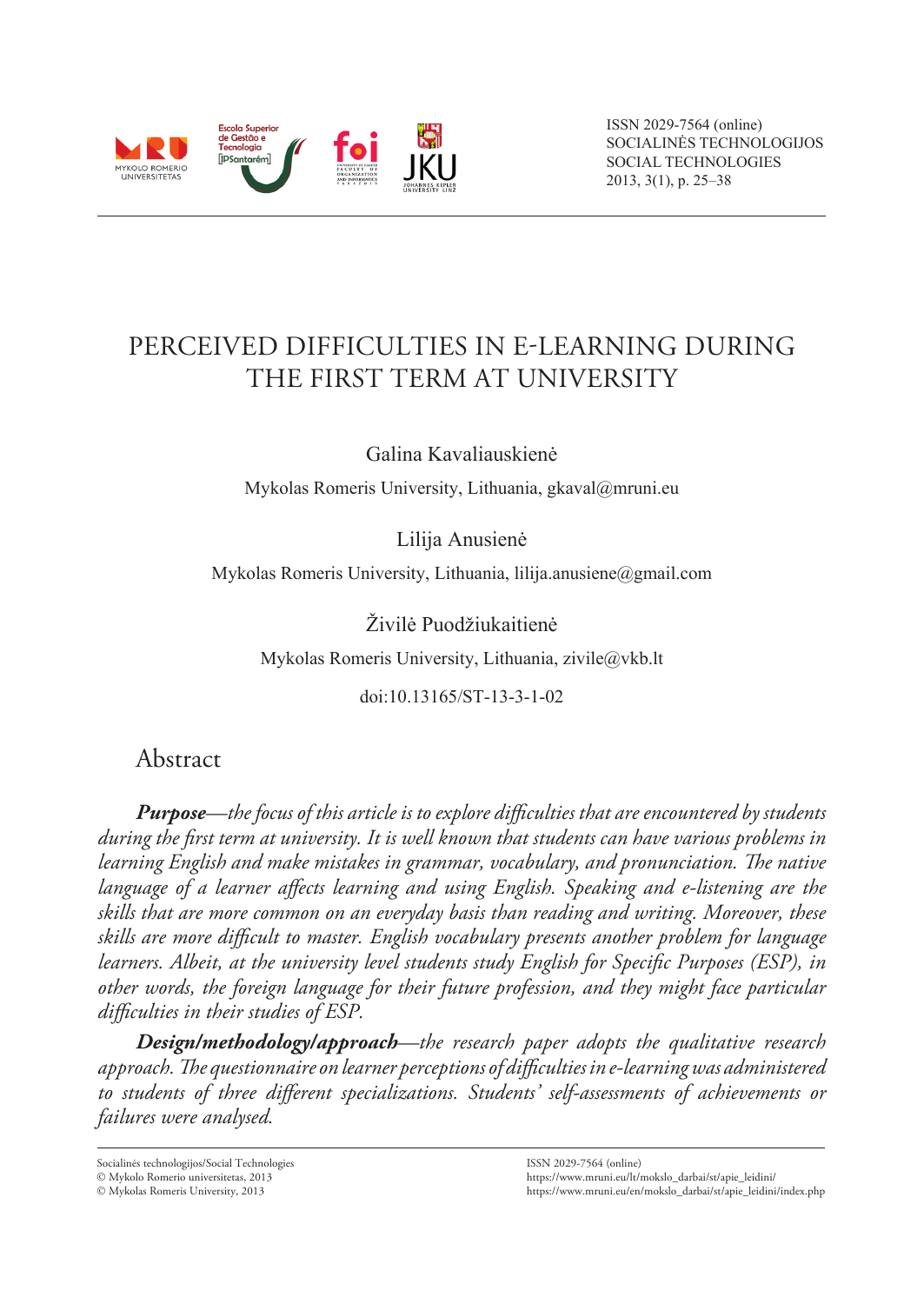*Findings*. *The results indicated that perceptions of difficulties to adapting to university studies depended on their chosen specialization. The findings show that undergraduates of all three investigated specializations encounter the same difficulties, but to a different degree. In other words, there are no significantly specific difficulties due to the complexity of the professional vocabulary that students must learn. The ratings of Psychology, Social Work and Public Policy and Management students reveal higher mean values and wider range of Standard Deviations than reported by other researchers (Berman, Cheng, 2001). The results obtained imply that Lithuanian learners are more positive than their foreign counterparts. Computations of Pearson's correlations coefficients demonstrate that there are some good correlational relationships within each specialization.*

*Research limitations*. *A limited number of respondents might raise a question of the reliability of the findings and require a further study into the issue. The respondents in this research were students of three different specializations, namely, Psychology (68), Social Work (26) and Public Policy and Management (52), who study ESP at the Faculty of Social Policy at Mykolas Romeris University in Vilnius, Lithuania.*

*Practical implications*. *The respondents were asked to indicate the degree of difficulty they had with the ESP language skills on the Likert's scale ranging from "very difficult" (1) to "very easy" (5). The analysis of the responses by a means of the Statistical Package for the Social Sciences (SPSS) software suggests that despite the limited number of the respondents, the results may be extended beyond the studied samples.*

*Originality/Value*. *The value of this study encompasses the statistical processing of the responses, which should prove whether the findings are reliable or not.*

*Keywords***:** *English for Specific Purposes, productive and receptive language skills, difficulties in learning, different specializations, e-listening, e-learning.* 

*Research type*: *research paper.*

### 1. Introduction

It is well known that e-learning of English for Specific Purposes (ESP) presents a considerable challenge for undergraduate students worldwide. The aspects of academic communicative competence, such as reading, e-listening, writing and speaking skills, are crucial to students' successful progress through the syllabus.

This article explores the language related problems that are encountered by the students during the first term at university. The findings were obtained from 1) the survey of responses of respondents of three different specializations, and 2) self-assessments of undergraduates experience. The survey covered the difficulties that students faced in the transition from secondary schools to university studies by emphasizing the skills of writing, reading, e-listening and speaking. Our questionnaire was designed after Evans and Morrison (2011), who investigated the opinions of undergraduates during the first term at university.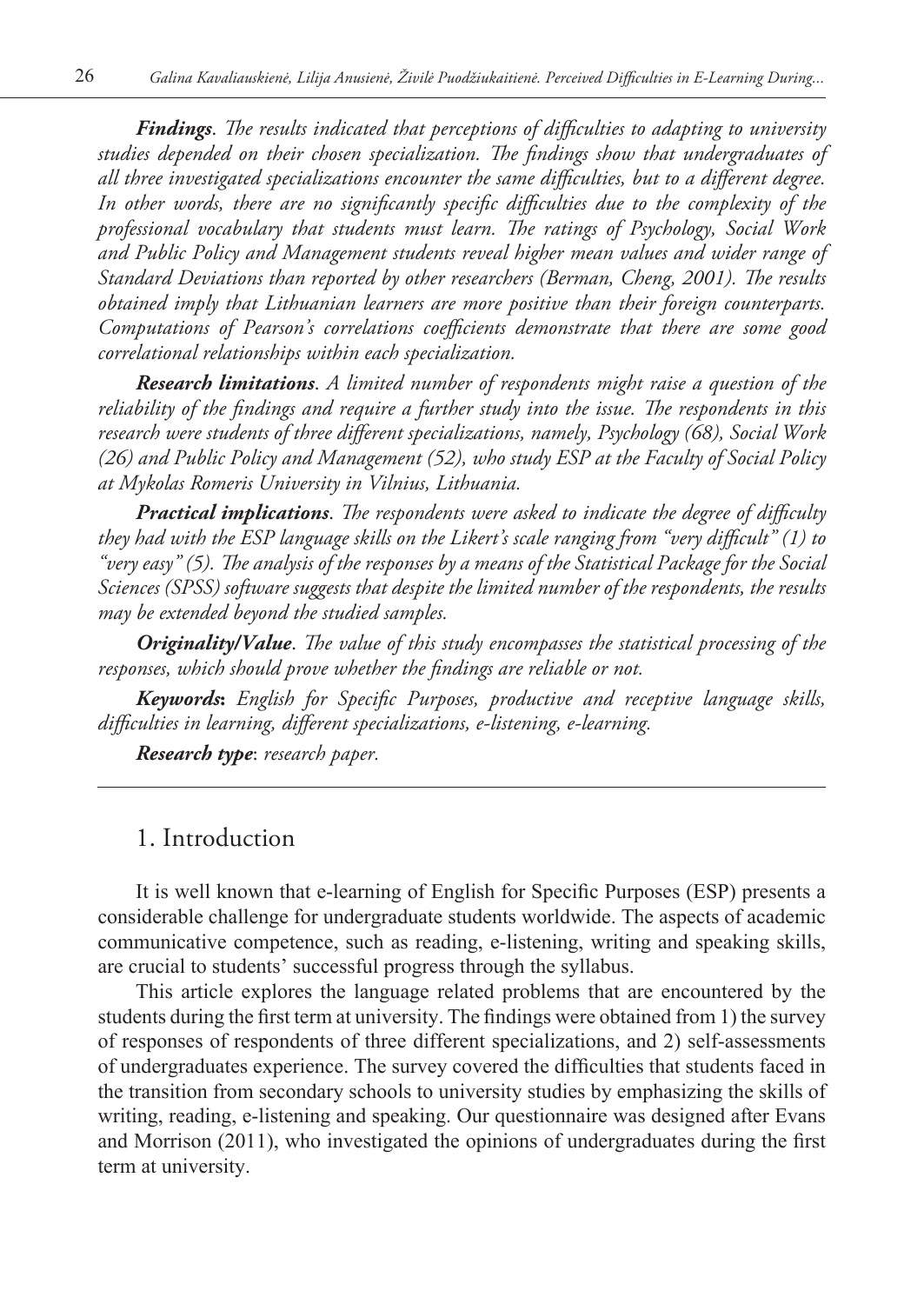This paper aims to investigate students' attitudes to the ESP activities at a tertiary level and drawing conclusions about their strengths and weaknesses in English depending on the specialization.

*The objective of the research* is to explore the difficulties in learning ESP that students encounter during the first term at university.

*The research methods used*: a survey of student perceptions of various class activities; statistical treatment of students' responses using the Statistical Package for the Social Sciences software (SPSS) in order to establish the level of significance for the 3 samples of participants, and analysis of self-assessments of achievements.

*The respondents* in this research are students of three different specializations, who study psychology, social work and public policy and management at the Faculty of Social Policy at Mykolas Romeris University, Vilnius, Lithuania.

# 2. Literature Review

Learning receptive and productive skills presents a number of problems to students mainly due to the language complexity (Harmer, 2001). In reading and listening it includes sentence length and the number of unfamiliar words, which play part in comprehensibility. Another factor might be previous unsuccessful experiences that frustrate and demotivate learners. The teacher's job is to persuade learners who have low expectations of success to change negative attitudes into optimistic viewpoints (Harmer, 2001:208).

The learning of productive skills of speaking and writing is closely linked with the receptive skills of listening and reading. There are a number of reasons why language production is difficult. First of all, learners must have the knowledge of appropriate vocabulary and learn to perform the tasks of communication spontaneously (Harmer, 2001:259). In spoken production speakers need to use connected speech, common lexical phrases, show non-verbal means of interaction in face-to-face communication and be able to structure their speech and reformulate ideas.

The important features of language instruction include formal evaluation of learning outcomes, learner self-assessment of success or failure, monitoring learners' accomplishments and giving feedback. Integration of self-assessment encourages learners to be autonomous, can increase motivation and raise awareness of language (Black and William, 1998). The study by R. Berman and L. Cheng (2001) focused on skills that were perceived difficult by 53 undergraduates. The most difficult language area was the productive skill of speaking — the Mean is equal to 2.83. The difficulty rating for listening was 2.26, and the least difficult was reading with the Mean of 2.22. The productive skill of writing is significantly more difficult than the receptive skills, with the Mean ratings of 2.42. It should be emphasized that the statistical significance of the data was set at the level of  $p<0.05$  (95%). As all the Means are under 3 in this research, it implies that undergraduates perceive all items to be 'somewhat difficult' in accordance to the formulation of the survey.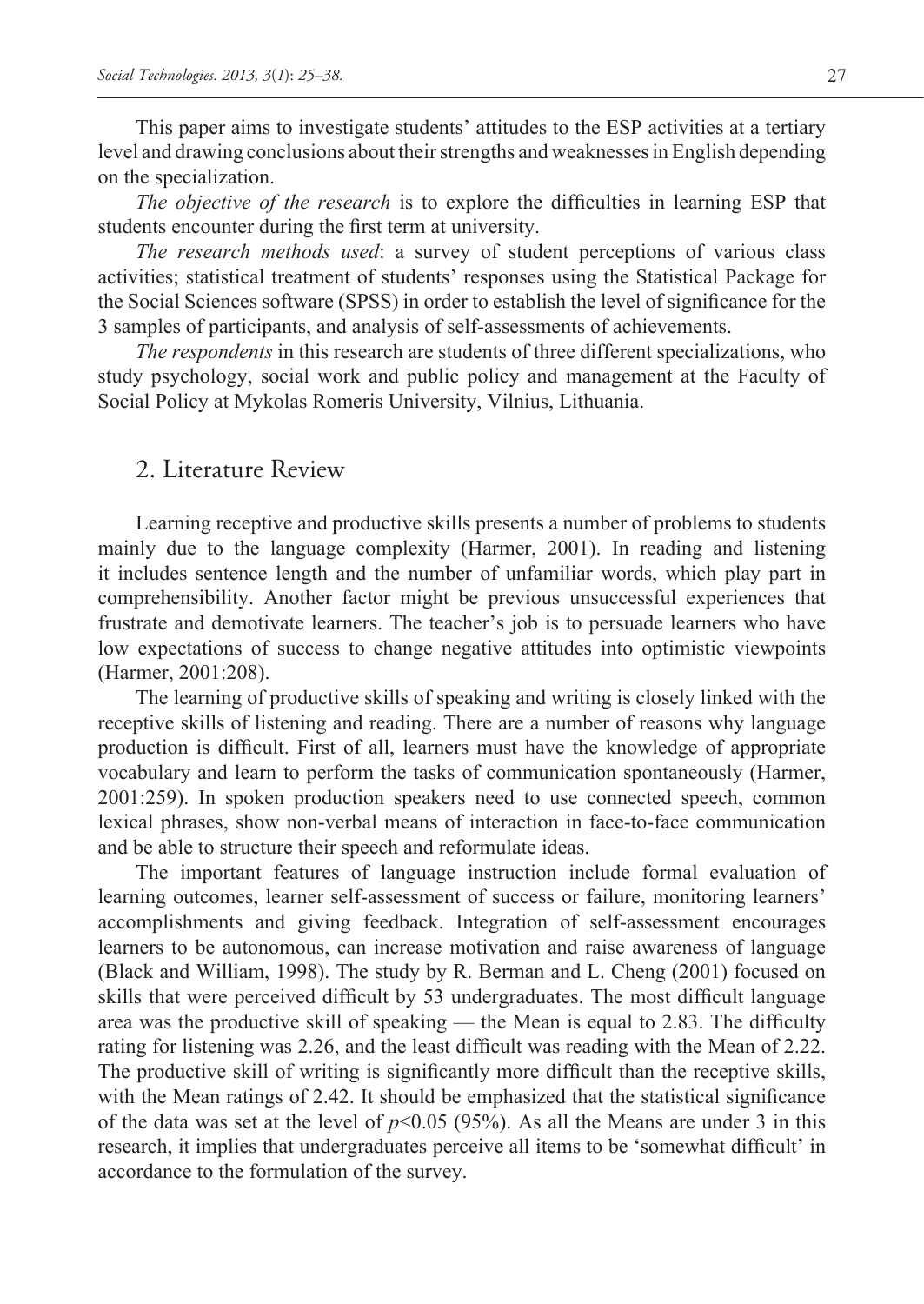One of the authors has been investigating the self-assessment issues since 2003. Two important facts emerged in the first published paper on reading and writing problems (Kavaliauskienė, 2003): learners' reading rates in English are low, and writing/reading involves translating ideas from English into mother tongue and vice versa. The comparative data of longitudinal research into learner self-assessment in 2004 (Kavaliauskienė, 2004) and 2008 (Kavaliauskienė, 2008) were also reported. There were 300 students involved in this study. Learners' preferences included difficulties in speaking  $-65$  per cent of respondents, and writing vocabulary tests  $-15$  per cent of respondents. Self-assessment of written work (Kavaliauskienė, 2008) indicated the following problem areas: vocabulary — 49 per cent of respondents, comprehension of a text sentences — 56 per cent of respondents. It was concluded that students were able to assess their performance successfully and objectively. Moreover, students supported the idea that self-assessment was the essential component of quality learning because it encouraged students to analyse their own progress and improve language skills.

The language-related difficulties encountered by the undergraduates during the first term at university were analysed by Evans and Morrison (2011). Their data were from two sources: a large-scale questionnaire survey completed by 3,009 first year students and an interview-based longitudinal study of the experiences of 28 undergraduates at Hong Kong Polytechnic University. The findings reveal that the students' principal sources of difficulty were writing, reading and subject-specific vocabulary. The concrete results scored on a Likert scale are as follows (Evans, Morrison, 2011): 1) using specialist vocabulary — the Mean value is 2.48; 2) speaking accurately — the Mean value is 2.41; 3) academic writing — the Mean value is 2.64; 4) reading skills were slightly better the Mean value is 2.83, while 5) following a discussion scored 3.06.

The students who are currently in their first year at university belong to the Generation Y which is often referred to as the Internet Generation (Reilly, 2012). Generation Y is identified as confident and technologically advanced (Lancaster and Stillman, 2002). According to Reilly (2012), the examination of Gen Y is on the rise at universities. However there is a gap in the English language teaching literature on their learning difficulties.

This paper focuses on investigating students' self-assessment of the ESP activities at tertiary level and drawing conclusions about their strengths and weaknesses in English depending on the chosen specialization.

# 3. Respondents and Data Collection

The research was conducted at Mykolas Romeris University, Vilnius. The participants were students specializing in Psychology, Social Work and Public Policy and Management and studying English for Specific Purposes. In this research, there were 68 students of psychology, 26 students of social work and 52 students of public policy and management. The students entered the university after having studied general English at secondary schools. The design of the ESP courses for each specialization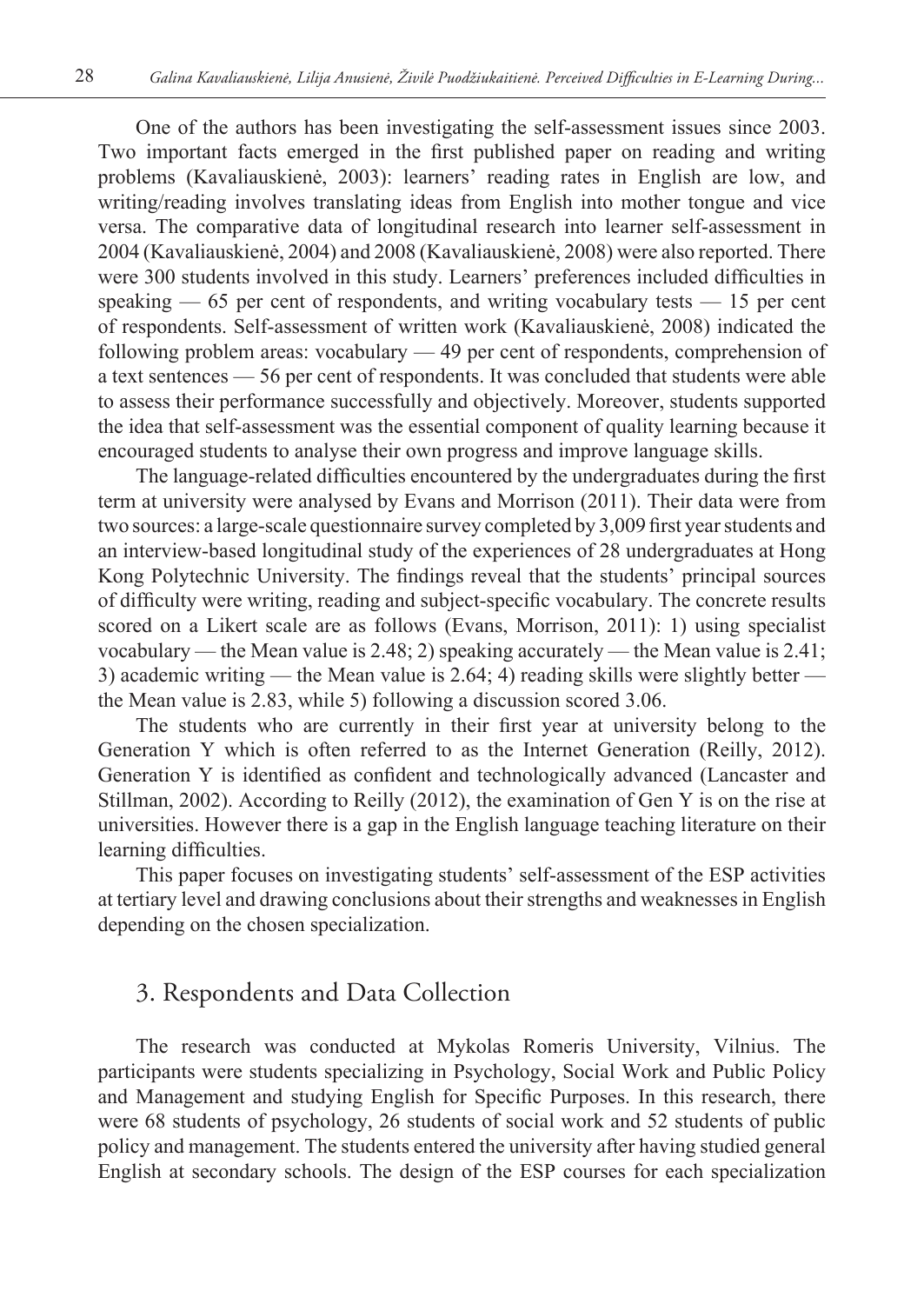reflects the students' needs in professional language. The courses were adjusted to the requirements for a Bachelor degree. The level of proficiency is B2 or C1 according to the Common European Framework of Reference for Languages. The amount of time spent by students in the second language classes was 8 hours per week for one term, which amounts to about 110 hours of English instruction. The data were collected through administering a survey that was designed following the survey by S. Evans and B. Morrison (2011) and in accordance with the standards for surveys in Social Sciences (Dornyei, 2003). The questionnaire was administered to all respondents, and the analysis of responses was conducted. The obtained data were statistically processed using the Statistical Package for the Social Sciences (SPSS) software, interpreted and described further on.

# 4. Research Methodology

The findings presented below were obtained from two sources: 1) a questionnaire survey completed by three samples of respondents, and 2) students' self-assessment of ESP skills. The questionnaire covers aspects of reading, writing, e-listening and speaking by following the ideas of S. Evans and B. Morrison (2011) that were relevant to our respondents. It was designed in accordance with the accepted standards of constructing surveys (Dornyei, 2003). The relevant part of the questionnaire consists of 8 statements, to which students responded on a 5-point Likert's scale ranging from 1 (very difficult) to 5 (very easy). Statistical processing of the findings by means of the Software Package for Social Sciences (SPSS) included the following computations: frequencies of responses, Cronbach's Alpha coefficients of reliability, the Means and Standard Deviations for the responses of three samples of respondents of different specializations, and Pearson's correlation coefficients to determine whether there are any correlations between the studied samples. Self-assessment has been employed as a way of encouraging participants to reflect on their learning experience, achievements or failures. Students' weblogs contain their reflections — self-assessment of performance in various activities such as making Power Point Presentations, writing tests on specialist vocabulary definitions, participating in discussions on professional issues and communicating ideas clearly and fluently.

### 5. Statistical Procedure

Statistical processing by a means of Statistical Package for the Social Sciences (SPSS) allows checking how comparable and reliable the data are. Internal consistency reliability is usually estimated by computing Cronbach's Alpha coefficient. According to Dornyei (2003), results are reliable if the value of Cronbach's Alpha coefficient is at least .70, which is acceptable in most Social Science research situations. Next step in correlational analysis is to compute Pearson's correlation coefficients, which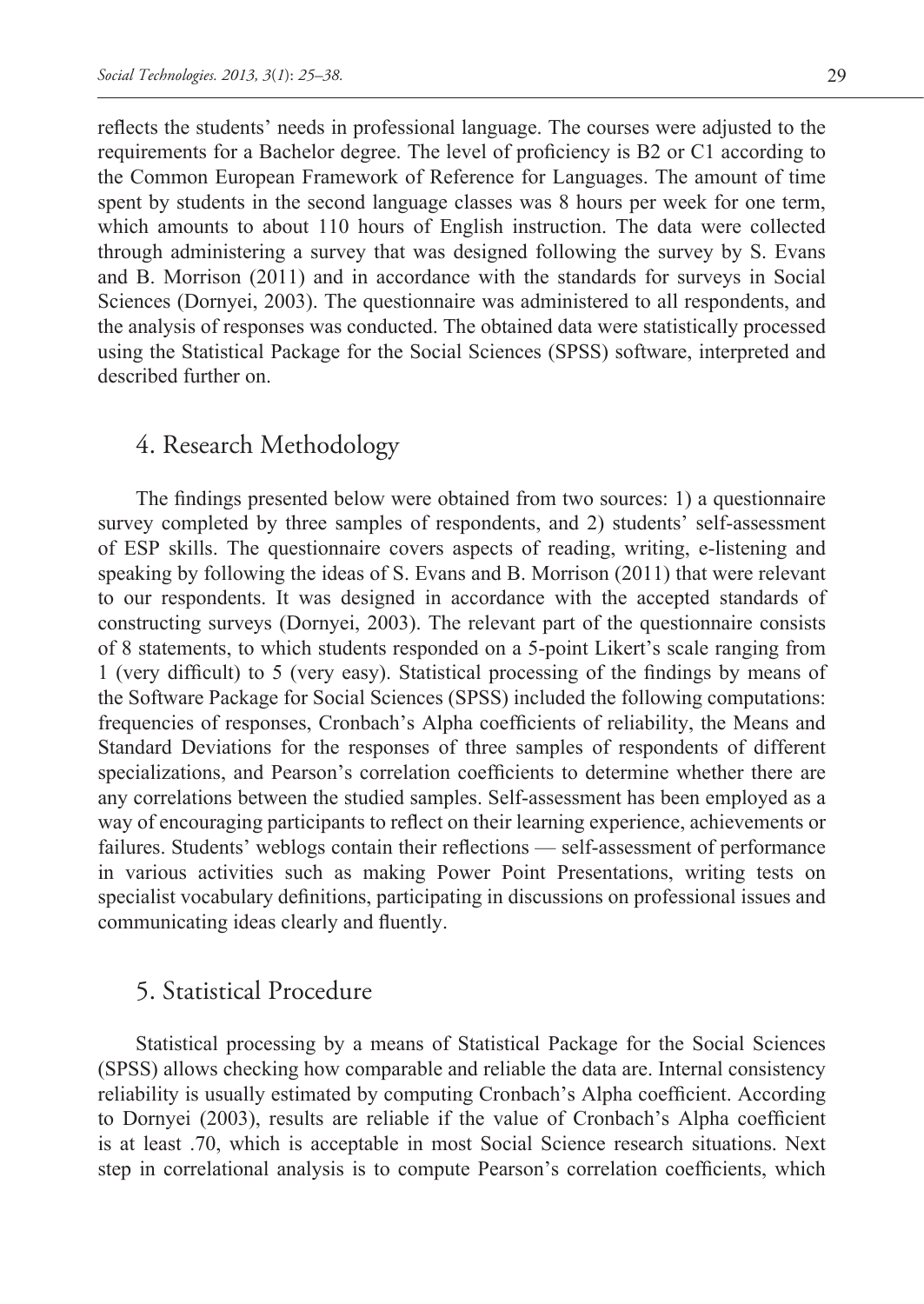interpret the degree of relationship between the samples. In order to determine whether a correlation coefficient shows a real relationship, it is necessary to determine the probability of its being significant, i.e. the value of *Sig p*. Statistical significance with *p* values of .01 or .05 indicates that it is meaningful. Once statistical significance has been established, the meaningfulness of the correlation coefficient depends on its magnitude. A correlation coefficient can range between a negative one  $(-1.00)$  and a positive one (+1.00). Positive coefficients indicate direct relationships, while negative coefficients indicate inverse relationships. If a correlation is close to one, either positive or negative, it indicates a very strong relationship, while coefficients that are near zero show a very weak relationship.

### 6. Results and Discussion

This section reports the students' responses and analyses the key points that emerged. The respondents were asked to indicate the degree of difficulty they had with the ESP language skills on the Likert's scale ranging from "very difficult" (1) to "very easy" (5). For the sake of clarity in visual displays of the data, the positive responses (easy and very easy) and the negative responses (very difficult and difficult) have been added up. However, neutral responses have also been accounted for in the statistical treatment. Thus, further on the discussion will be focused on the analysis of positive and negative responses. In order to visualize the differences in the respondents' perceptions, the frequencies of positive responses in percentage are plotted in Chart 1 and of negative responses in Chart 2. The bottom parts of columns in both Charts represent the responses by the students of Psychology (PS), the middle parts show the responses of Social Work (SW) students, and the upper parts of columns display the responses of Public Policy and Management (PPM) students.



*Chart 1.* Positive responses to the survey statements. Blue sections show responses of Psychology (PS) students; red sections show responses of Social Work (SW) students; green sections show responses of Public Policy and Management (PPM) students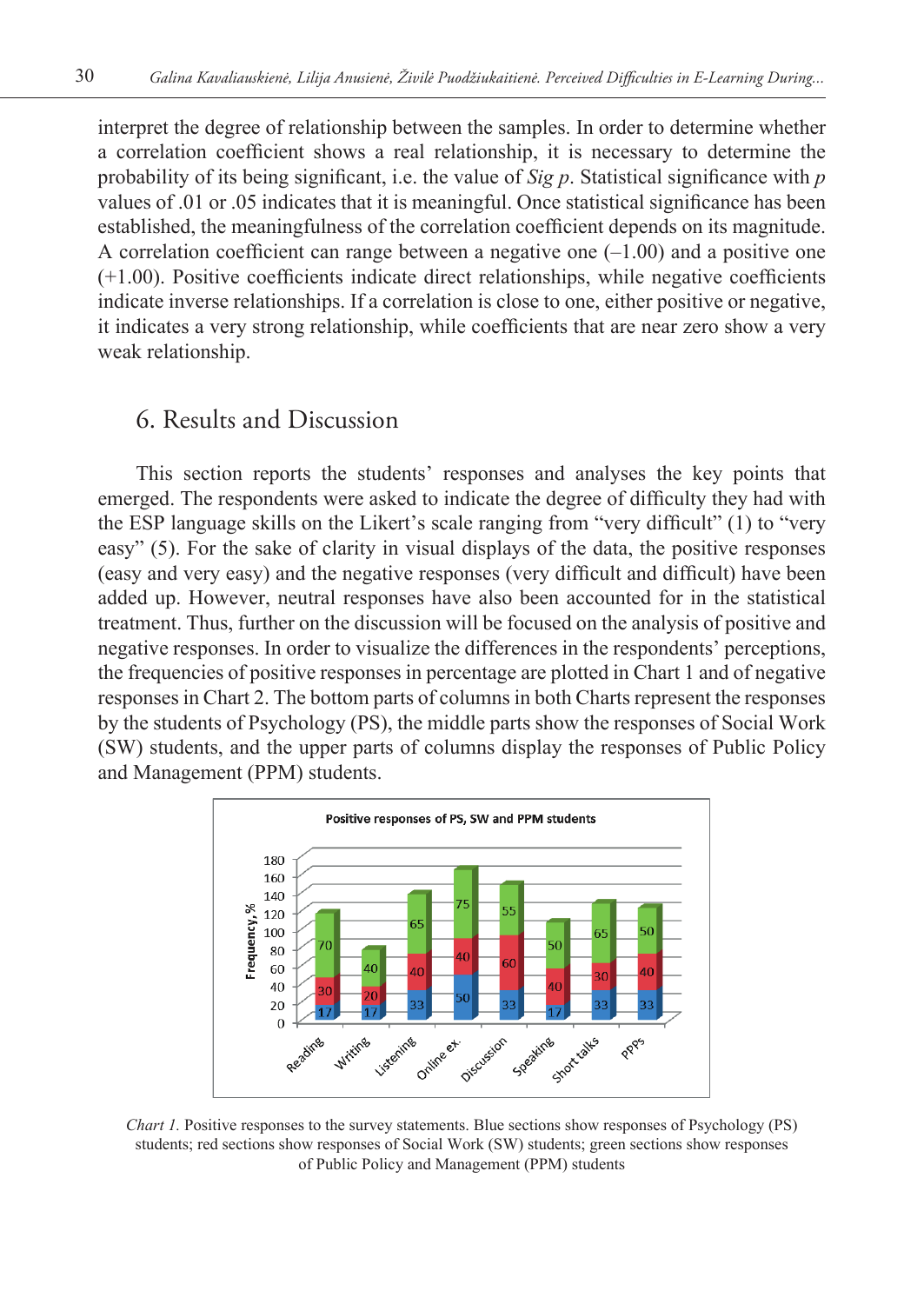As it is seen in Chart 1 and Chart 2, the most difficult is a skill of writing — the second column in Chart 2, and a skill of speaking — the  $6<sup>th</sup>$  column in Chart 2, while reading (1<sup>st</sup> column in Chart 1), listening (the  $3<sup>rd</sup>$  column in Chart 1), online exercises (the  $4<sup>th</sup>$  column in Chart 1) and participation in discussions (the  $5<sup>th</sup>$  column in Chart 1) are considered quite easy. Short talks and Power Point Presentations (PPPs) are ready-made speeches, i.e. prepared at home and delivered in front of the class, are also assessed positively, i.e. easy or very easy. However in order to analyse the differences between responses thoroughly it is essential to process the data statistically. This part of the research is to be described further on.



*Chart 2.* Negative responses to the survey statements. Bottom sections show responses of Psychology (PS) students; middle sections show responses of Social Work (SW) students; upper sections show responses of Public Policy and Management (PPM) students

It may be seen in Chart 3 that there are no significant differences in the Means between the three specializations. The mean values vary from the lowest of 2.14 to the highest of 3.23. The data on the Means by Evans and Morrison (2011) are from 2.41 to 3.06 and the range is more narrow.



*Chart 3.* The Means of the responses. The 1st columns (blue) show the responses of Psychology (PS) students, 2nd columns (red) — the responses of Social Work (SW) students, 3rd columns (green) — the responses of Public Policy and Management (PPM) students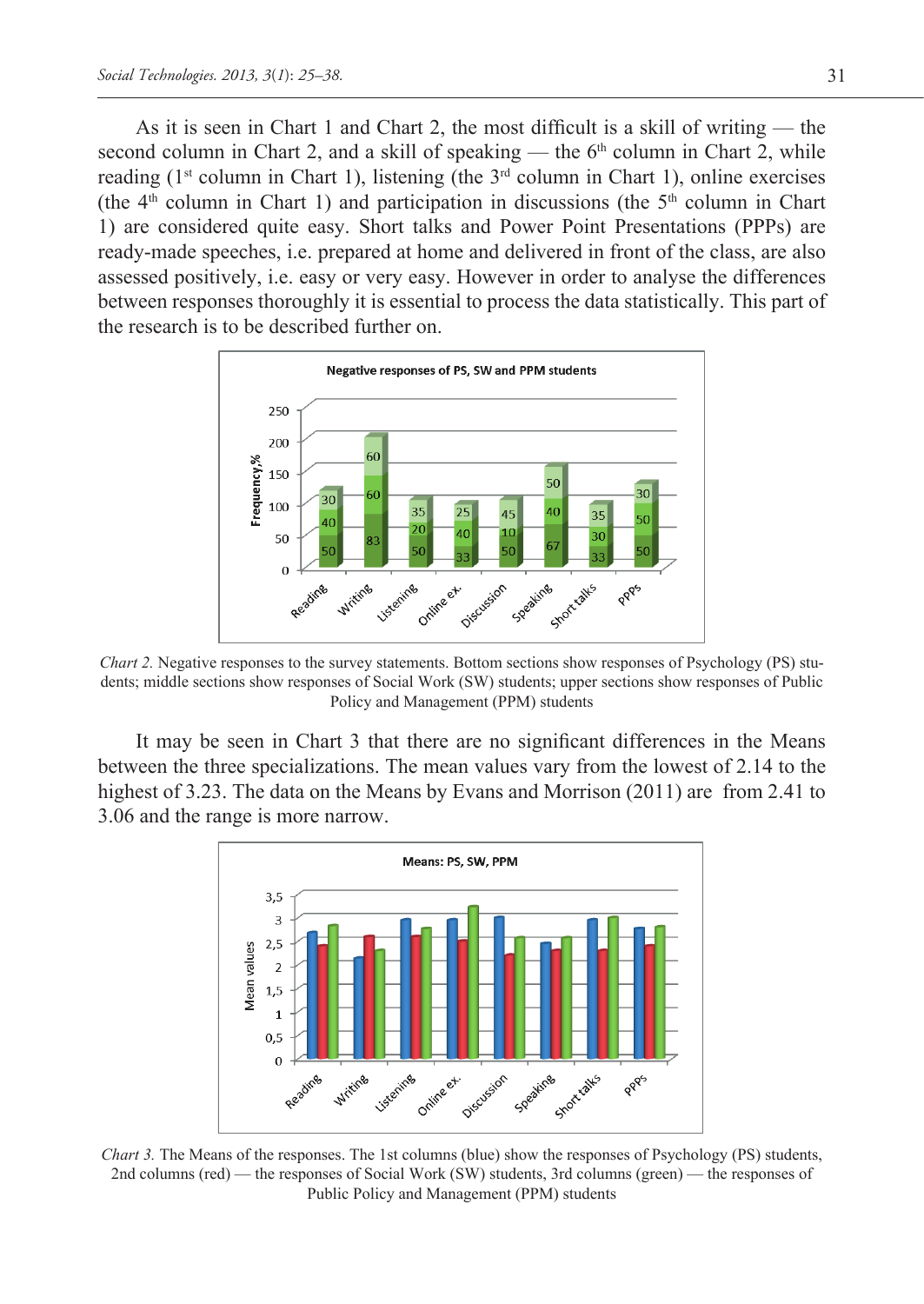

*Chart 4.* The Standard Deviations (SDs) of the responses. 1st columns show the responses of Psychology (PS) students, 2nd columns — the responses of Social Work (SW) students, 3rd columns – the responses of Public Policy and Management (PPM) students.

Chart 4 displays the Standard Deviations (SDs) for each specialization. It is important to highlight that SDs vary within the wide range from 0.63 to 1.42, i.e. the upper limit is equal to more than double lower limit. These findings are significant because they indicate the scatter of the mean values from the average. There was no information on SDs in the article by Evans and Morrison (2011), therefore we have been unable to compare the differences. However, we have been able to compare our data with the self-assessed difficulties in language skills that were reported by R. Berman and L. Chang (2001). The results are shown in Table 1.

| $\mathbf{Skills} \downarrow$ | <b>Psychology (PS)</b><br>specialization<br>Means &<br><b>Standard</b><br><b>Deviations</b> |      | Social work (SW)<br>specialization<br>Means &<br><b>Standard</b><br><b>Deviations</b> |      | Public Policy &<br>Management<br>(PPM)<br>specialization<br>Means &<br><b>Standard</b><br><b>Deviations</b> |      | R. Berman and<br>L. Cheng $(2001)$<br>data<br>Means &<br><b>Standard</b><br><b>Deviations</b> |      |
|------------------------------|---------------------------------------------------------------------------------------------|------|---------------------------------------------------------------------------------------|------|-------------------------------------------------------------------------------------------------------------|------|-----------------------------------------------------------------------------------------------|------|
| Listening                    | 2.95                                                                                        | 0.90 | 2.60                                                                                  | 1.17 | 2.77                                                                                                        | 0.94 | 2.26                                                                                          | 0.78 |
| Reading                      | 2.68                                                                                        | 0.84 | 2.40                                                                                  | 1.17 | 2.83                                                                                                        | 0.83 | 2.22                                                                                          | 0.71 |
| Speaking                     | 3.00                                                                                        | 1.20 | 2.30                                                                                  | 1.06 | 2.57                                                                                                        | 0.82 | 2.83                                                                                          | 0.91 |
| Writing                      | 2.14                                                                                        | 0.99 | 2.60                                                                                  | 1.07 | 2.30                                                                                                        | 0.70 | 2.42                                                                                          | 0.84 |

*Table 1.* Self-assessed difficulties in language skills: our data (PS, SW, PPM) versus data from R. Berman and L. Cheng (2001)

It is obvious from Table 1 that the ratings of PS, SW and PPM students are higher than obtained by R. Berman and L. Cheng (2001) except for the skill of writing by PS students, which is equal to 2.14 and is very low. Moreover, the scatter of the Means in our samples, which is demonstrated by the values of SDs, is also wider.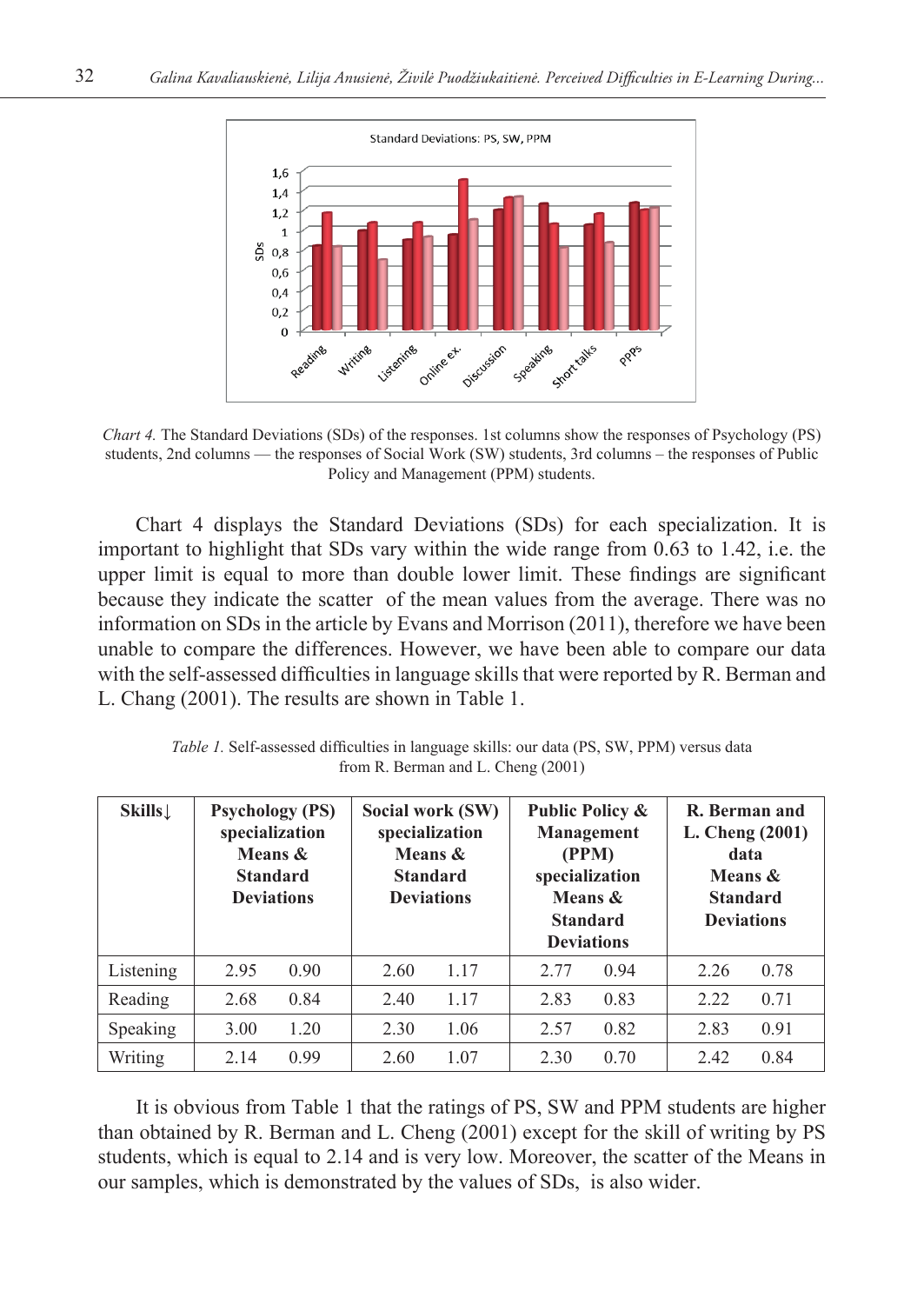As it has already been mentioned, the responses in Chart 1 and Chart 2 were processed statistically. The values of Cronbach's Alpha coefficient are equal to 0.909 for positive and 0.838 for negative responses, which is considered acceptable in most Social Science research situations, so the obtained results are interpreted as reliable. The normality of responses was checked by computing Kolmogorov-Smirnov Tests for all samples. In all cases, test distributions are found to have been normal. This satisfies the condition for computation of Pearson's correlation coefficients *rho.* Pearson's coefficients *rho* were computed for each specialization and between the different specializations. Correlation coefficients for the responses **within** each specialization are essential in order to check if they are consistent. Computations of responses **between** different specializations are important to find out whether there are any relationships between samples. The results in Table 2 show Pearson's coefficients *rho* and Significance levels *Sig. p* computed **within** each specialization.

| Respondents $\rightarrow$         | <b>PS</b> | <b>SW</b> | <b>PPM</b> |
|-----------------------------------|-----------|-----------|------------|
| <b>Statements</b> 1               | sample    | sample    | sample     |
| 1. Reading course book texts is   | $0.428*$  | $0.669*$  | $0.383*$   |
| very easy/easy                    | 0.047     | 0.034     | 0.037      |
| 2. Writing definitions is very    | 0.227     | $0.753*$  | $0.415*$   |
| easy /easy                        | 0.30      | 0.012     | 0.023      |
| 3. Listening is very easy/easy    | $0.439*$  | $0.845**$ | $0.581**$  |
|                                   | 0.041     | 0.002     | 0.001      |
| 4. Doing online exercises is      | $0.801*$  | $0.941**$ | $0.634**$  |
| very easy/easy                    | 0.031     | 0.000     | 0.000      |
| 5. Participation in discus-       | $0.789**$ | $0.783*$  | $0.581**$  |
| sions is very easy/easy           | 0.000     | 0.016     | 0.001      |
| 6. Speaking impromptu is very     | 0.789**   | $0.965**$ | $0.551**$  |
| easy/easy                         | 0.000.    | 0.000     | 0.002      |
| 7. Short talks are very easy/easy | $0.673**$ | $0.730*$  | $0.498**$  |
|                                   | 0.001     | 0.016     | 0.005      |
| 8. Making Power Point Presen-     | $0.673**$ | $0.869**$ | 0.285      |
| tation is very easy/easy          | 0.001     | 0.001     | 0.13       |

*Table 2.* Pearson's correlation coefficients rho and significance levels Sig. p (positive responses 2-tailed) *within* each specialization. \*Correlation is significant at the 0.05 level (95%). \*\* Correlation is significant at 0.01 level (99%)

Table 2 shows that there are some correlations **within** each specialization at high probabilities either 95 per cent (*Sig p* = 0.05) or 99 per cent (*Sig p* = 0.01). However, if the values of correlation coefficients do not exceed 0.6, it means that although correlations exist, they are weak. Highlighted in green are rather small values of *rho,* so even right values of *Sig p*  $(0.05 \text{ or } 0.01)$  do not make the correlational relationships strong. The highlighted results in yellow display the fact that no correlation exists for the statement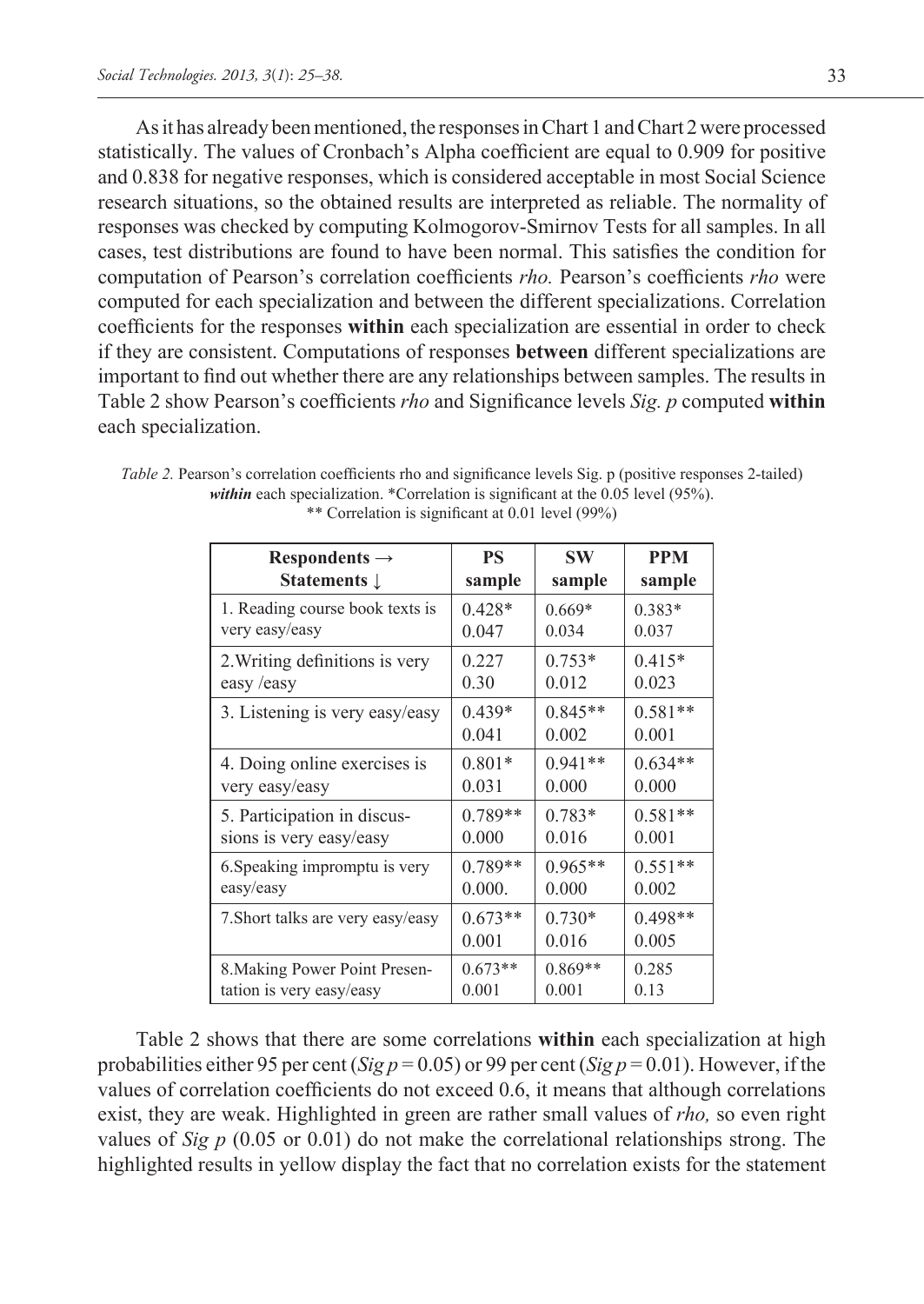"2. Writing definitions is very easy/easy" in PS sample and for the statement "8. Making PPP is very easy/easy" in PPM sample, because the values of Pearson correlation coefficients are too small: 0.285 and 0.227, respectively, and the probabilities do not reach the minimum value of 95 per cent, they are equal to 87 per cent and 70 per cent, respectively.

| Respondents $\rightarrow$<br><b>Statements</b> L  | <b>PS vs. SW samples</b> |
|---------------------------------------------------|--------------------------|
| 4. Doing online exercises is very easy/easy       | $1.000**$<br>0.000       |
| 5. Participation in discussions is very easy/easy | $1.000**$<br>0.000       |
| 6. Speaking impromptu is very easy/easy           | $1.000**$<br>0.000       |

*Table 3.* Pearson's correlation coefficients rho and significance levels Sig. p (positive responses 2-tailed) between two samples. \*\*Correlation is significant at the 0.01 level (99%)

Table 3 shows Pearson's correlations coefficients *rho* and significance levels *Sig. p* **between** two specializations, PS versus SW. There are very good correlations between the responses for three statements at the probability of 99 per cent. It means that the findings can be applied to other samples outside the investigated ones. However, no correlations were detected between other samples, i.e. PS versus PPM and SW versus PPM, so these findings are not included in Table 3. Therefore, it can be concluded that the latter results might be due to chance and cannot be extended beyond the studied samples. ANOVA analysis has not been applied due to the absence of correlations between PS versus PPM and SW versus PPM samples. The reasons for absent correlations between these samples are not clear and more research is needed to clarify this issue.

### Students' Self-Assessment

Here are a few passages from students' weblogs to exemplify how they selfassess their performance and feel about important activities to improve language skills (Kavaliauskienė, 2012).

#### http://jbrukauskaite.blogspot.com

My performance in vocabulary definition tests was not as good as I expected. Although I have prepared for the tests but maybe there was not enough time spent to study the definitions. It was also hard because I had to learn a subject in English when I don't know it well in Lithuanian and some of the definitions were too complex.

The topics of short talks were very interesting, so it was a pleasure to prepare for them. I felt more comfortable presenting my short talks in front of the class than presenting my presentation.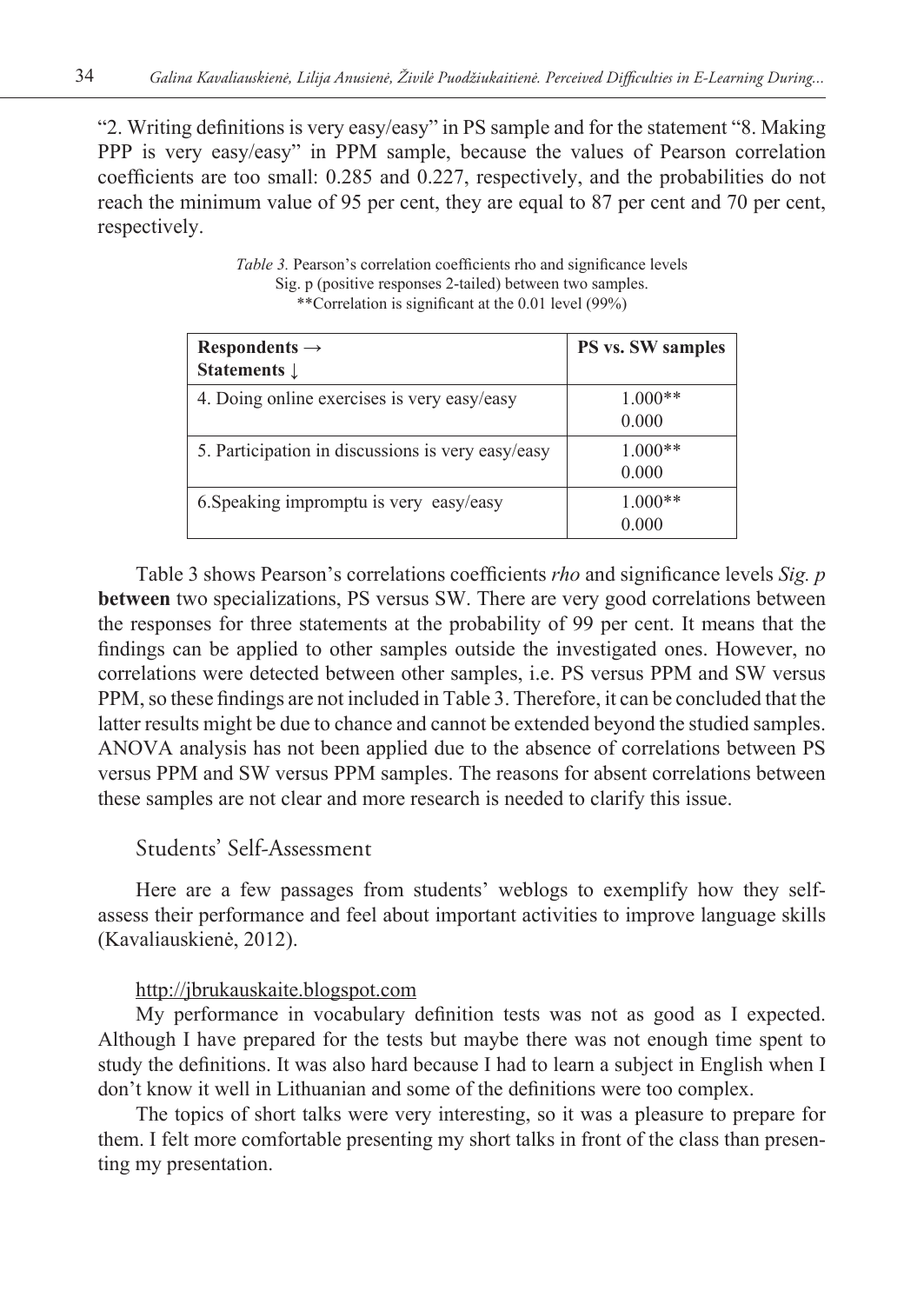#### http://kdaugelaite.blogspot.com

I liked online exercises from the course book because the themes of listening were really interesting. Also it was not very difficult for me. I think it is a very good way to revise ESP modules.

Speaking impromptu in class was hard for me because I felt not so good when I needed to speak in front of the class. Speaking is generally hard for me, but during the semester my speaking skills got better and now I am very pleased with my success.

#### http://jgasiukeviciute.blogspot.com

Speaking impromptu in class was the hardest task, because I'm not used to speaking in the English language without preparation. But I think that this class activity was helpful and my speaking skills have improved.

#### http://ajarutyte.blogspot.com

I like making PPPs. It was interesting to search for nice pictures, interesting information and it would be good to do it in Lithuanian language. But it was a difficult job for me. Also it requires a lot of time, because you must know all information in order to answer the audience questions.

#### http://vdaknys.blogspot.com/

Tests on ESP vocabulary definitions were my biggest problem. Personally I think they are not very motivational, I had problems studying for them, they require a lot time to spend just on reading them and repeating them in mind. On definition tests I did not perform well in comparison to other tasks. Online listening practice tasks were quite thoughtful and I enjoyed doing them. They were done very professionally, were easy to listen and to understand. I enjoyed the information given by the speakers, and found it very useful for overall knowledge. My own performance on these tasks was satisfying at the least. Short talks were very disappointing due to lack of questions from the students, because the students were not listening very well and were not able to ask nor answer any questions. Personally I enjoyed talking and I am very happy with my performance.

### http://abakaityte.blogspot.com/

Traditional listening to cassettes was very difficult. I can't even understand why. Maybe the reason is that traditional listening contained difficult themes, used vocabulary and pronunciation. So I had to concentrate hard while listening to the recordings.

#### http://kbareikyte.blogspot.com/

Speaking impromptu in class was the most difficult activity for me, because I thought that my speaking skills are not so good and also sometimes I didn't have enough time to think what I want to say. Besides this, I can't overcome my fear speaking in front of the audience.

Summing up the above-mentioned passages of self-assessments from the students' weblogs, it may be stated that problematic skills remain writing and speaking. However,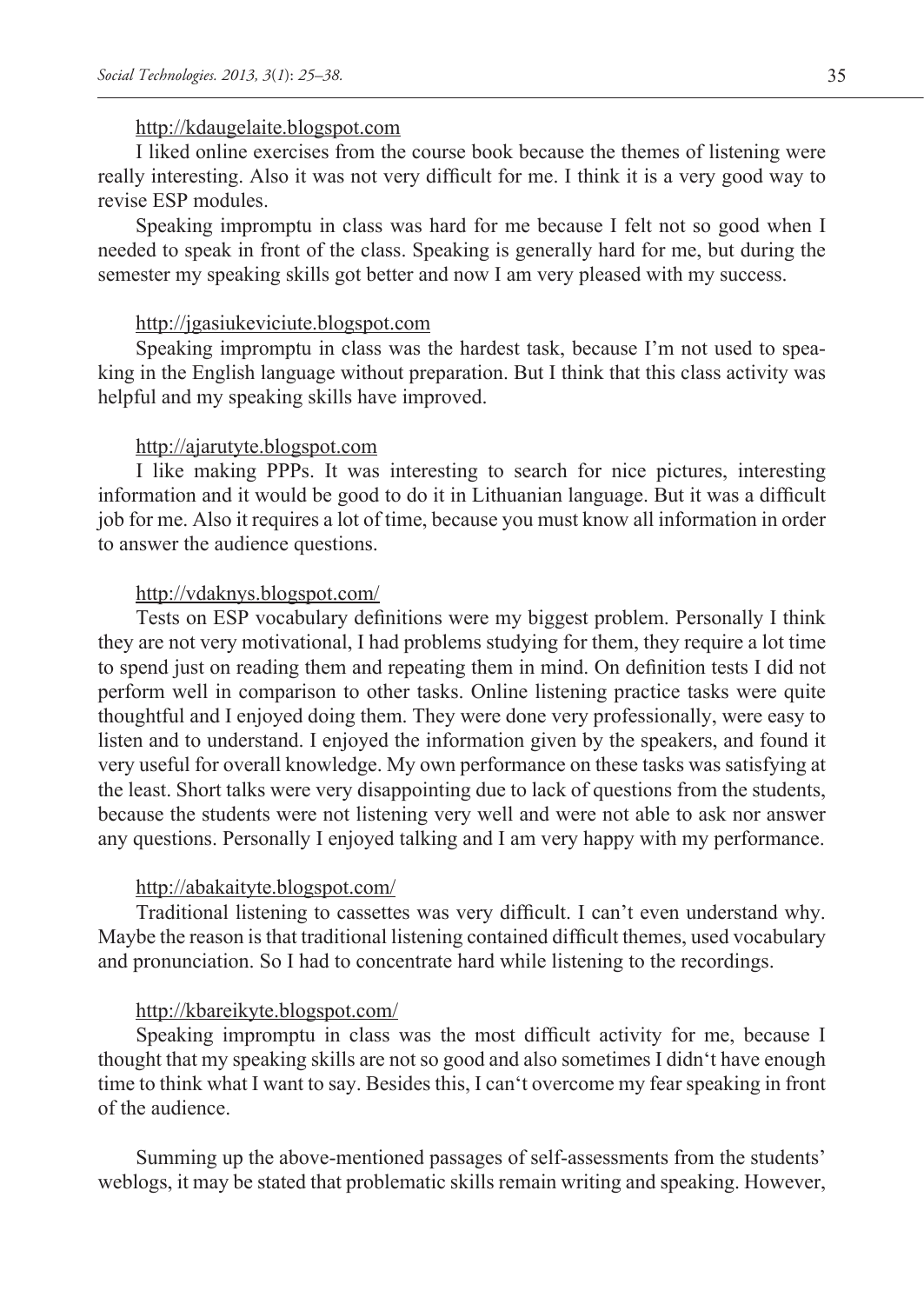students' perceptions of their achievements are positive, which is essential for improving language skills in the future.

# 7. Conclusions

The hypothesis for the present study was the notion that students' difficulties depend on their chosen specialization. The findings show that the undergraduates of all three investigated specializations encounter the same difficulties but to a different degree. In other words, there are no significantly specific difficulties due to the complexity of professional vocabulary that students must learn. The ratings of Psychology, Social Work and Public Policy and Management students reveal higher mean values and wider range of Standard Deviations than reported by other researchers (Berman, Cheng, 2001). These results imply that Lithuanian learners are more positive than their foreign counterparts. Computations of Pearson's correlations coefficients demonstrate that there are some good correlational relationships within each specialization. According to Table 2, good correlations are found for the statements 4, 5 and 6 for the Psychology sample of the respondents, and for the statements  $2, 3, 4, 5, 6, 7$  and 8 for the Social Work sample of the respondents. These computations imply that the obtained results are not due to chance and may be extended beyond these two samples. However, no good correlations are detected within the Public Policy and Management sample, which means that these findings are due to chance. Moreover, there are just a few reliable correlations **between** Psychology and Social Work samples. No correlations are found between PS versus PPM and SW versus PPM samples. The causes of absent correlations remain unsolved, so more research is needed to resolve this issue.

# Appendix. Questionnaire "The First Term at University"

| - Reading course book texts is                                           |  |
|--------------------------------------------------------------------------|--|
| 1) very difficult, 2) not difficult, 3) not sure, 4) easy, 5) very easy. |  |
| $M_{\rm crit} = 4.6$ attack of ECD to $\sim$ is                          |  |

- Writing definitions of ESP terms is
- 1) very difficult, 2) not difficult, 3) not sure, 4) easy, 5) very easy.
- Listening to cassette or online recordings is
- 1) very difficult, 2) not difficult, 3) not sure, 4) easy, 5) very easy.
- Doing online exercises (MC or Gap Fill) is
- 1) very difficult, 2) not difficult, 3) not sure, 4) easy, 5) very easy.
- Taking part in discussions is
- 1) very difficult, 2) not difficult, 3) not sure, 4) easy, 5) very easy.
- Speaking impromptu in front of the audience is
- 1) very difficult, 2) not difficult, 3) not sure, 4) easy, 5) very easy.
- Presenting short talks is
- 1) very difficult, 2) not difficult, 3) not sure, 4) easy, 5) very easy.
- Making Power Point presentations is
- 1) very difficult, 2) not difficult, 3) not sure, 4) easy, 5) very easy.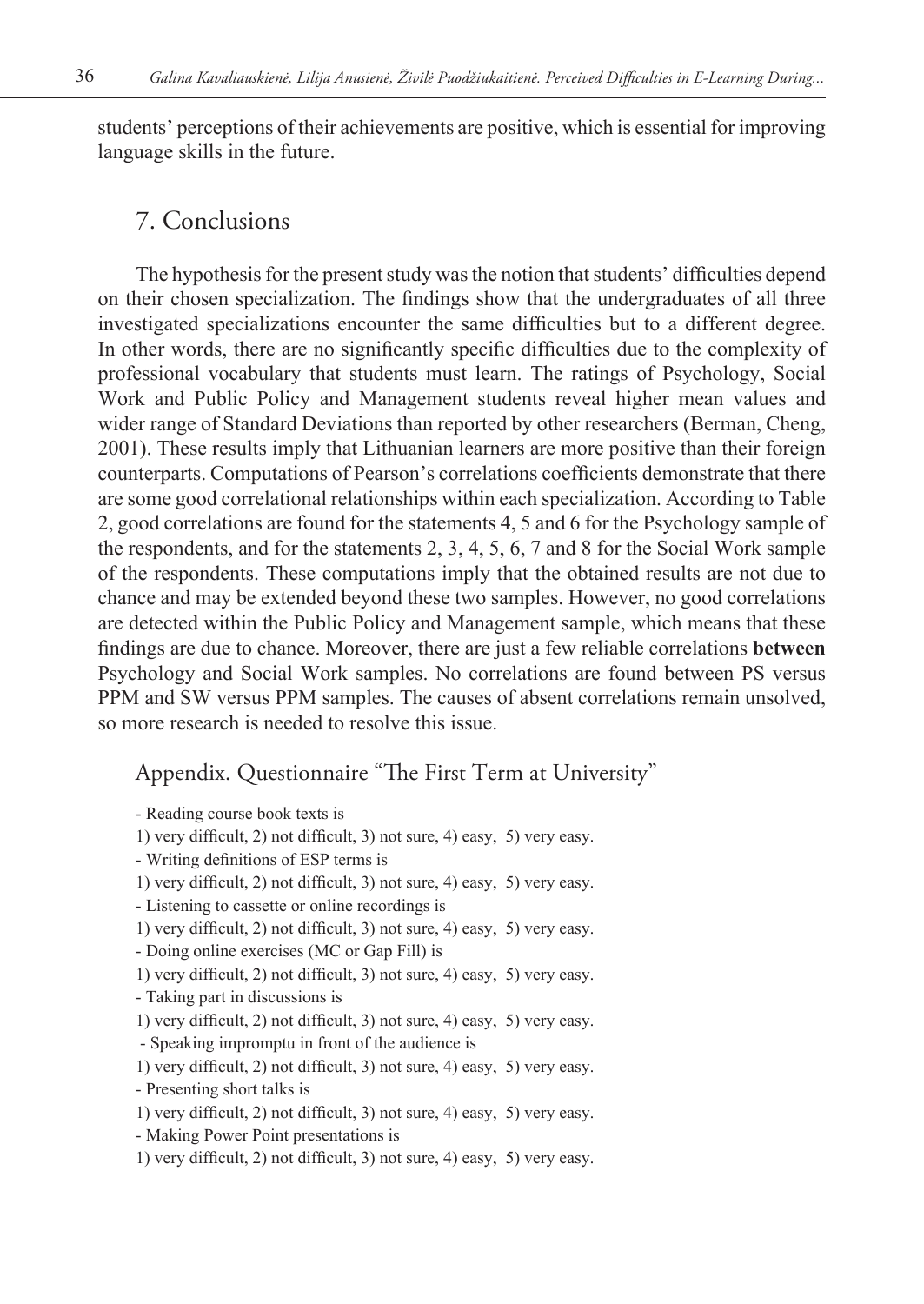### References

*Books and articles*:

- Berman, R.; L. Cheng. "English Academic Language Skills: Perceived Difficulties by Undergraduates and Graduate Students, and Their Academic Achievement*.*" *Canadian Journal of Applied Linguistics*, 2001, 4(1-2): 25–39.
- Black, P.; D. William. "Assessment and Classroom Learning." *Assessment in Education*: *Principles, Policy and Practice,* 1998, 5(1).
- Dornyei, Z.. *Questionnaires in Second Language Research*. Lawrence Erlbaum Associates, Inc., Publisher, 2003.
- Evans, S.; B. Morrison. "The First Term at University: Implications for EAP." *ELT Journal*, 2011, 65(4): 387–397.
- Harmer, J. *The Practice of English Language Teaching*. England: Longman, 2001.
- Kavaliauskienė, G. "Learners' Habits and Difficulties in Reading-Writing."

*Administrativa un Kriminala Justicija*, 2003, 3(4): 75–80. Riga. Latvia.

- Kavaliauskienė, G. "Role of Self-Assessment in Developing Learner Autonomy." *Tiltai*, 2004, 19: 73–77.
- Kavaliauskienė, G. "Continuity of Quality Integration in Teaching /Learning English at University." *Socialinis darbas,* 2008, 7(3): 119–128.
- Reilly, P. "Understanding and Teaching Generation Y." *English Teaching Forum,*  2012, 5(1): 2–12.
- Lancaster, L.C.; Stillman, D. *When Generations Collide: Who They Are, Why They Clash, How to Solve the Generational Puzzle at Work.* NY: Harper Collins, 2002.

#### *Internet sites*:

Kavaliauskienė, G. Studentų rašto darbai 2012 m. rudenį. <http://gkaval.home.mruni.eu/?page\_ id=586> [accessed 13/02/04].

# Universiteto pirmo kurso studentų sunkumai mokantis specialybės kalbos elektroninėje aplinkoje

#### Galina Kavaliauskienė

Mykolo Romerio Universitetas, Lietuva, gkaval@mruni.eu

#### Lilija Anusienė

Mykolo Romerio Universitetas, Lietuva, lilija.anusiene@gmail.com

### Živilė Puodžiukaitienė

Mykolo Romerio Universitetas, Lietuva, zivile@vkb.lt

*Santrauka. Studentai su anglų kalba specialiesiems tikslams elektroninėje aplinkoje susipažįsta jau pirmaisiais mokslo metais, t. y. anksčiau nei su savo specialybės dalykais. Studentų lingvistinę kompetenciją lemia daug veiksnių. Žinoma, kad įvairiuose pasaulio universitetuose profesinę anglų kalbą (ESP) studijuojantys studentai susiduria su daugeliu sunkumų. Viena iš priežasčių yra ta, kad anglų kalbos tarimas, leksikos vartosena bei gramatinės struktūros kelia studentams nemažai problemų. Taip pat gimtosios kalbos įgūdžiai turi įtakos anglų kalbos vartojimui. Dažniau pritaikomi e. klausymo ir kalbėjimo įgūdžiai nei skaitymo*